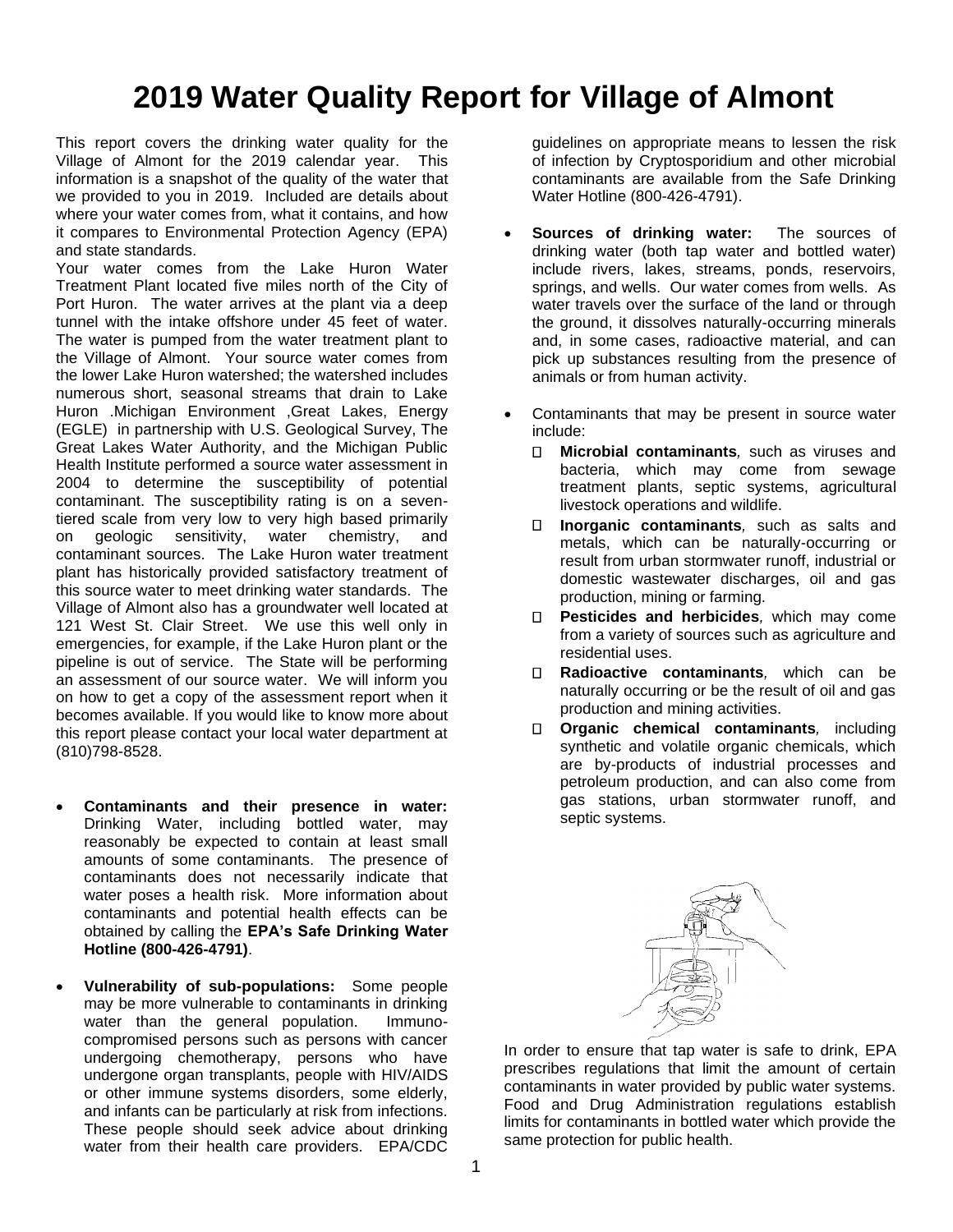## Water Quality Data

The table below lists all the drinking water contaminants that we detected during the 2019 calendar year. The presence of these contaminants in the water does not necessarily indicate that the water poses a health risk. Unless otherwise noted, the data presented in this table is from testing done January 1 – December 31, 2019. The State allows us to monitor for certain contaminants less than once per year because the concentrations of these contaminants are not expected to vary significantly from year to year. All of the data is representative of the water quality, but some are more than one year old.

#### **Terms and abbreviations used below:**

- Maximum Contaminant Level Goal (MCLG): The level of a contaminant in drinking water below which there is no known or expected risk to health. MCLGs allow for a margin of safety.
- Maximum Contaminant Level (MCL): The highest level of a contaminant that is allowed in drinking water. MCLs are set as close to the MCLGs as feasible using the best available treatment technology.
- Maximum Residual Disinfectant Level (MRDL): The highest level of a disinfectant allowed in drinking water. There is convincing evidence that addition of a disinfectant is necessary for control of microbial contaminants.
- Maximum Residual Disinfectant Level Goal (MRDLG): means the level of a drinking water disinfectant below which there is no known or expected risk to health. MRDLGs do not reflect the benefits of the use of disinfectants to control microbial contaminants.
- N/A: Not applicable ND: not detectable at testing limit ppb: parts per billion or micrograms per liter ppm: parts per million or milligrams per liter pCi/l: picocuries per liter (a measure of radioactivity).
- Action Level (AL): The concentration of a contaminant which, if exceeded, triggers treatment or other requirements that a water system must follow.

| <b>Regulated</b><br>Contaminant | MCL,<br>TT, or<br><b>MRDL</b> | <b>MCLG</b><br><b>or</b><br><b>MRDLG</b> | Level<br><b>Detected</b> | Range | Year<br><b>Sampled</b> | <b>Violation</b><br>Yes / No | <b>Typical Source of Contaminant</b>                                                                                             |
|---------------------------------|-------------------------------|------------------------------------------|--------------------------|-------|------------------------|------------------------------|----------------------------------------------------------------------------------------------------------------------------------|
| <b>Inorganic Contaminants</b>   |                               |                                          |                          |       |                        |                              |                                                                                                                                  |
| Arsenic<br>(ppb)                | 10                            | $\Omega$                                 | $\overline{2}$           | N/A   | 2014                   | no                           | Erosion of natural deposits; Runoff from<br>orchards; Runoff from glass and<br>electronics production wastes                     |
| Barium<br>(ppm)                 | $\overline{2}$                | $\overline{2}$                           | 0.02                     | N/A   | 2014                   | no                           | Discharge of drilling wastes; Discharge of<br>metal refineries; Erosion of natural<br>deposits                                   |
| Fluoride<br>(ppm)               | 4                             | 4                                        | 0.72                     | N/A   | 2019                   | no                           | Erosion of natural deposits; Water additive<br>which promotes strong teeth; Discharge<br>from fertilizer and aluminum factories. |
| Sodium <sup>1</sup><br>(ppm)    | N/A                           | N/A                                      | 33                       | N/A   | 2018                   | no                           | Erosion of natural deposits.                                                                                                     |
| <b>Radioactive Contaminants</b> |                               |                                          |                          |       |                        |                              |                                                                                                                                  |
| Alpha emitters<br>(pCi/L)       | 15                            | $\Omega$                                 |                          |       |                        |                              | Erosion of natural deposits                                                                                                      |
| Combined radium<br>(pCi/L)      | 5                             | 0                                        | 0.33                     | N/A   | 2014                   | no                           | Erosion of natural deposits                                                                                                      |

*Stand by Well # 3 '' Saint Clair Street'', used for emergencies only*

 $\frac{1}{2}$  Sodium is not a regulated contaminant.

<sup>2</sup> 90 percent of the samples collected were at or below the level reported for our water.

**Information about lead:** If present, elevated levels of lead can cause serious health problems, especially for pregnant women and young children. Lead in drinking water is primarily from materials and components associated with service lines and home plumbing. Safe drinking water is a shared responsibility. The water that GLWA delivers to our community does not contain lead. Lead can leach into drinking water through home plumbing fixtures, and in some cases, customer service lines. Corrosion control reduces the risk of lead and copper from leaching into your water. Orthophosphates are added during the treatment process as a corrosion control method to create a protective coating in service pipes throughout the system, including in your home or business. The Village of Almont performs required lead and copper sampling and testing in our community. Water consumers also have a responsibility to maintain the plumbing in their homes and businesses, and can take steps to limit their exposure to lead.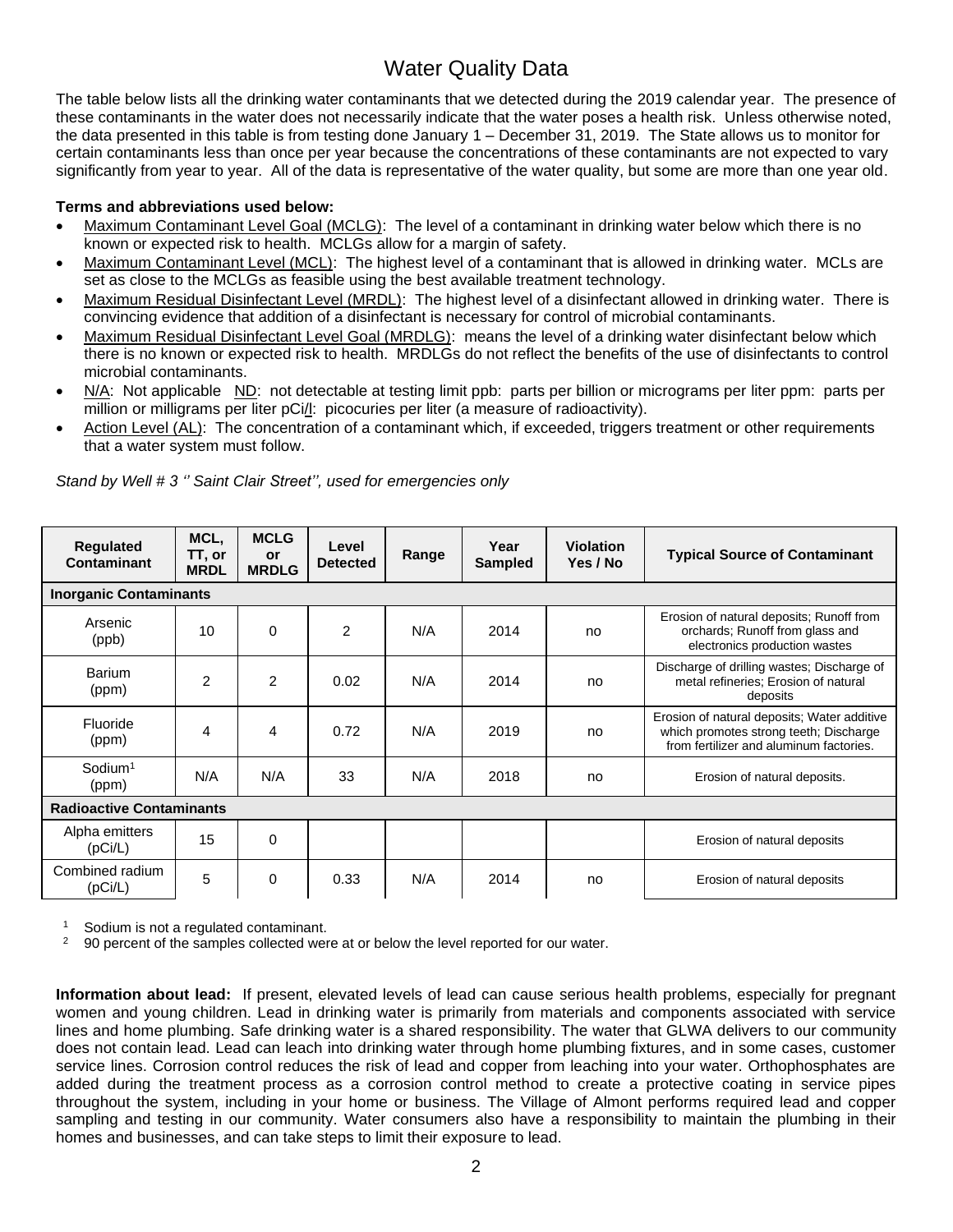Monitoring and Reporting to the Department of Environmental Quality (DEQ) Requirements: The State of Michigan and the U.S. EPA require us to test our water on a regular basis to ensure its safety. We met all the monitoring and reporting requirements for 2019.

We will update this report annually and will keep you informed of any problems that may occur throughout the year, as they happen. Copies are available at Village offices and published in the tri City Times and available on the Villages web site and Facebook Page This report will not be sent to you.

For more information, please contact Mr. Bryan Treat, Village of Almont, 817 North Main Street, Almont, MI, 48003 at 810- 798-8528.

Monitoring and Reporting to the DEQ Requirements: The State and EPA require us to test our water on a regular basis to ensure its safety. We met all the monitoring and reporting requirements for 2019. We are committed to providing you safe, reliable, and healthy water. We are pleased to provide you with this information to keep you fully informed about your water. We will be updating this report annually, and will also keep you informed of any problems that may occur throughout the year, as they happen.

We invite public participation in decisions that affect drinking water quality. You are invited to attend the Village Council meetings held the first and third Tuesday of each month at 7:30 p.m. at the Almont Municipal Building. For more information about your water, or the contents of this report, contact Bryan Treat at (810) 798-8528. For more information about safe drinking water, visit the U.S. Environmental Protection Agency at [www.epa.gov/safewater/.](http://www.epa.gov/safewater/)

| Symbol       | <b>Abbreviation</b>                         | Definition/Explanation                                                                                                                                                                                           |  |  |  |  |
|--------------|---------------------------------------------|------------------------------------------------------------------------------------------------------------------------------------------------------------------------------------------------------------------|--|--|--|--|
| $\geq$       | Greater than                                |                                                                                                                                                                                                                  |  |  |  |  |
| °C           | Celsius                                     | A scale of temperature in which water freezes at 0° and boils at<br>100° under standard conditions.                                                                                                              |  |  |  |  |
| <b>AL</b>    | <b>Action Level</b>                         | The concentration of a contaminant, which, if exceeded, triggers<br>treatment or other requirements which a water system must<br>follow.                                                                         |  |  |  |  |
| HAA5         | Haloacetic Acids                            | HAA5 is the total of bromoacetic, chloroacetic, dibromoacetic,<br>dichloroacetic, and trichloroacetic acids. Compliance is based on<br>the total.                                                                |  |  |  |  |
| <b>LRAA</b>  | Locational Running Annual Average           | The average of analytical results for samples at a particular<br>monitoring location during the previous four quarters.                                                                                          |  |  |  |  |
| <b>MCL</b>   | <b>Maximum Contaminant Level</b>            | The highest level of a contaminant that is allowed in drinking<br>water. MCLs are set as close to the MCLGs as feasible using the<br>best available treatment technology.                                        |  |  |  |  |
| <b>MCLG</b>  | Maximum Contaminant Level Goal              | The level of contaminant in drinking water below which there is no<br>known or expected risk to health.                                                                                                          |  |  |  |  |
| <b>MRDL</b>  | Maximum Residual Disinfectant Level         | The highest level of disinfectant allowed in drinking water. There<br>is convincing evidence that addition of a disinfectant is necessary<br>for control of microbial contaminants.                              |  |  |  |  |
| <b>MRDLG</b> | Maximum Residual Disinfectant Level<br>Goal | The level of a drinking water disinfectant below which there is no<br>known or expected risk to health. MRLDG's do not reflect the<br>benefits of the use of disinfectants to control microbial<br>contaminants. |  |  |  |  |
| n/a          | not applicable                              |                                                                                                                                                                                                                  |  |  |  |  |
| <b>ND</b>    | Not Detected                                |                                                                                                                                                                                                                  |  |  |  |  |
| <b>NTU</b>   | Nephelometric Turbidity Units               | Measures the cloudiness of water.                                                                                                                                                                                |  |  |  |  |
| pCi/L        | Picocuries Per Liter                        | A measure of radioactivity                                                                                                                                                                                       |  |  |  |  |
| ppb          | Parts Per Billion (one in one billion)      | The ppb is equivalent to micrograms per liter.<br>A microgram = 1/1000 milligram.                                                                                                                                |  |  |  |  |
| ppm          | Parts Per Million (one in one million)      | The ppm is equivalent to milligrams per liter.                                                                                                                                                                   |  |  |  |  |

## Key to the Detected Contaminants Table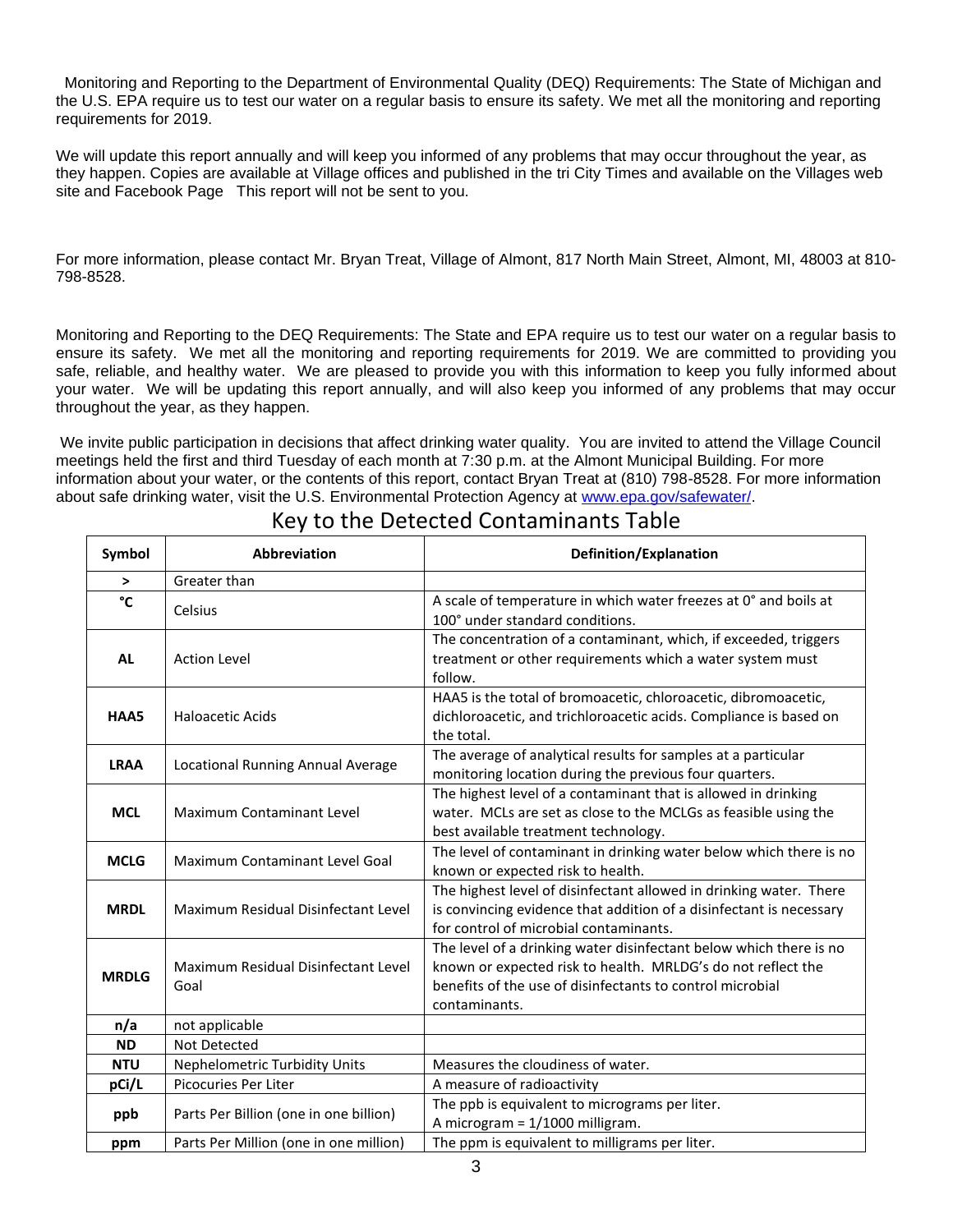|            |                               | A milligram = $1/1000$ gram.                                                                                                                       |  |  |  |
|------------|-------------------------------|----------------------------------------------------------------------------------------------------------------------------------------------------|--|--|--|
| <b>RAA</b> | <b>Running Annual Average</b> | The average of analytical results for all samples during the<br>previous four quarters.                                                            |  |  |  |
|            | <b>Treatment Technique</b>    | A required process intended to reduce the level of a contaminant<br>in drinking water.                                                             |  |  |  |
| TTHM       | <b>Total Trihalomethanes</b>  | Total Trihalomethanes is the sum of chloroform,<br>bromodichloromethane, dibromoochloromethane and<br>bromoform. Compliance is based on the total. |  |  |  |
| umhos      | <b>Micromhos</b>              | Measure of electrical conductance of water                                                                                                         |  |  |  |

### **Lake Huron Water Treatment Plant 2019 Regulated Detected Contaminants Tables**

| 2019 Inorganic Chemicals – Monitoring at the Plant Finished Water Tap |                  |             |                                      |                                       |                                            |                                     |                            |                                                                                                                                      |  |
|-----------------------------------------------------------------------|------------------|-------------|--------------------------------------|---------------------------------------|--------------------------------------------|-------------------------------------|----------------------------|--------------------------------------------------------------------------------------------------------------------------------------|--|
| <b>Requlated</b><br><b>Contaminant</b>                                | <b>Test Date</b> | <b>Unit</b> | <b>Health</b><br>Goal<br><b>MCLG</b> | <b>Allowed</b><br>Level<br><b>MCL</b> | <b>Highest</b><br>Level<br><b>Detected</b> | <b>Range of</b><br><b>Detection</b> | <b>Violation</b><br>yes/no | <b>Major Sources in Drinking Water</b>                                                                                               |  |
| <b>Fluoride</b>                                                       | $6 - 11 - 19$    | ppm         | 4                                    | 4                                     | 0.61                                       | n/a                                 | no                         | Erosion of natural deposits; Water<br>additive, which promotes strong teeth;<br>Discharge from fertilizer and aluminum<br>factories. |  |
| <b>Nitrate</b>                                                        | $6 - 11 - 19$    | ppm         | 10                                   | 10                                    | 0.46                                       | n/a                                 | no                         | Runoff from fertilizer use; Leaching<br>from septic tanks, sewage; Erosion of<br>natural deposits.                                   |  |
| <b>Barium</b>                                                         | $5 - 16 - 17$    | ppm         | $\overline{2}$                       | 2                                     | 0.1                                        | n/a                                 | no                         | Discharge of drilling wastes; Discharge<br>from metal refineries; Erosion of<br>natural deposits                                     |  |

| 2019 Disinfection By-Products - Monitoring in Distribution System, Stage 2 Disinfection By-Products |                            |             |                                      |                                       |                               |                                     |                            |                                                  |  |
|-----------------------------------------------------------------------------------------------------|----------------------------|-------------|--------------------------------------|---------------------------------------|-------------------------------|-------------------------------------|----------------------------|--------------------------------------------------|--|
| <b>Regulated</b><br>Contaminant                                                                     | <b>Test</b><br><b>Date</b> | <b>Unit</b> | <b>Health</b><br>Goal<br><b>MCLG</b> | <b>Allowed</b><br>Level<br><b>MCL</b> | <b>Highest</b><br><b>LRAA</b> | <b>Range of</b><br><b>Detection</b> | <b>Violation</b><br>yes/no | <b>Major Sources in Drinking</b><br><b>Water</b> |  |
| <b>Total Trihalomethanes TTHM</b>                                                                   | 2019                       | ppb         | n/a                                  | 80                                    | .0205                         | n/a                                 | no                         | By-product of drinking water<br>chlorination     |  |
| <b>Haloacetic Acids HAA5</b>                                                                        | 2019                       | ppb         | n/a                                  | 60                                    | <b>ND</b>                     | n/a                                 | no                         | By-product of drinking water<br>disinfection     |  |
|                                                                                                     |                            |             |                                      |                                       |                               |                                     |                            |                                                  |  |

| Regulated<br>Contaminant       | Test<br>Date        | Unit | <b>Health</b><br>Goal<br><b>MRDLG</b> | <b>Allowed</b><br>Level<br><b>MRDL</b> | <b>Highest</b><br><b>RAA</b> | Quarterly<br><b>Range of</b><br><b>Detection</b> | <b>Violation</b><br>ves/no | <b>Major Sources in Drinking</b><br><b>Water</b> |
|--------------------------------|---------------------|------|---------------------------------------|----------------------------------------|------------------------------|--------------------------------------------------|----------------------------|--------------------------------------------------|
| <b>Total Chlorine Residual</b> | Jan-<br>Dec<br>2019 | ppm  | 4                                     | 4                                      | 0.84                         | $0.65 - 0.92$                                    | no                         | Water additive used to control<br>microbes       |

| 2019 Turbidity - Monitored every 4 hours at Plant Finished Water |                                          |                  |                                 |  |  |  |  |  |  |
|------------------------------------------------------------------|------------------------------------------|------------------|---------------------------------|--|--|--|--|--|--|
| <b>Highest Single Measurement</b>                                | Lowest Monthly % of Samples Meeting      | <b>Violation</b> |                                 |  |  |  |  |  |  |
| Cannot exceed 1 NTU                                              | Turbidity Limit of 0.3 NTU (minimum 95%) | yes/no           | Major Sources in Drinking Water |  |  |  |  |  |  |
| <b>0.14 NTU</b>                                                  | 100 $%$                                  | no               | <b>Soil Runoff</b>              |  |  |  |  |  |  |

**Turbidity is a measure of the cloudiness of water. We monitor it because it is a good indicator of the effectiveness of our filtration system.**